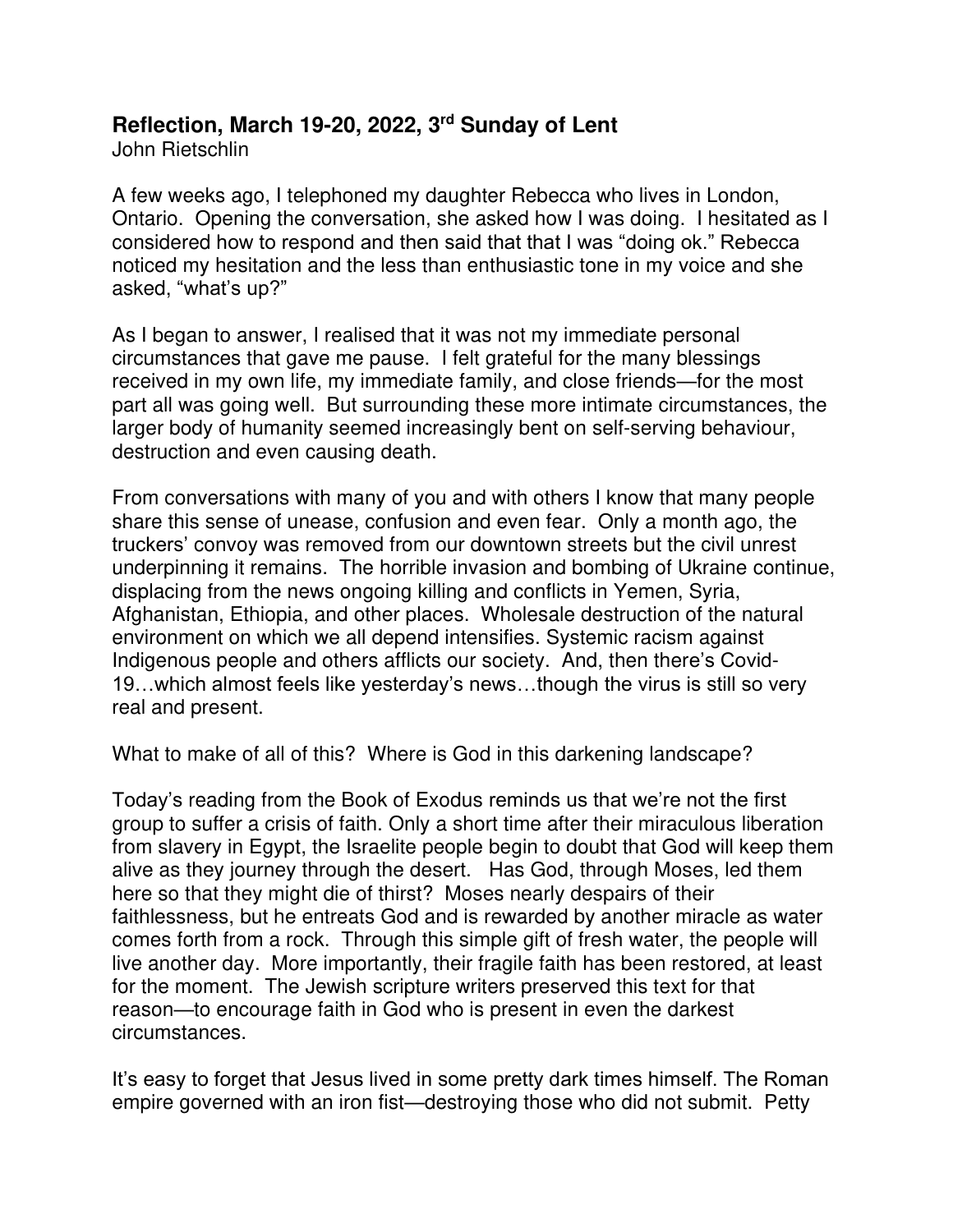local rulers like King Herod toed the Roman line and then added another level of oppression. Jewish religious leaders and the Jews could worship Yahweh but only while demonstrating loyalty to these despised rulers.

I will not pretend to understand how Jesus navigated through all of this. One thing seems clear, however. Fully and intimately in union with his Father, Jesus ministered to absolutely anyone who came to him with even a small measure of faith. He saw everyone—Roman officials, tax collectors, simple fishermen, adulterers, beggars, and lepers—as beloved children of the Father. We see a powerful example of this in today's Gospel passage as Jesus speaks to the Samaritan woman.

There can be little doubt that this Samaritan woman was an outcast. As a group, the Samaritans were excluded by the dominant Jewish population of the region. Coming to the well by herself at noon strongly suggests that she was ostracised by the women of the town who would generally come together to draw water in the morning and the evening. Living as a woman with a man who was not her husband would have further excluded her. And, in general, simply being a woman placed her in an inferior social position to men—men simply did not speak to women in the way that Jesus chose to do. The Gospel writer notes that the apostles are quite surprised by Jesus' conversation with the woman—they are still not quite able to understand his mission to bring light and life to all in need.

As the passage concludes, we see that through Jesus' challenging invitation the woman feels not only accepted by him but begins to believe that he may be the long-awaited Messiah. Back in the town, she proclaims this to her neighbors who then go out to meet Jesus for themselves. He stays for two more days, and many of these Samaritans come to believe in him.

So where does this lead me—and all of us—in our anxiety about the global society in which we live? In our community here at St. Joe's we currently have two important opportunities to support one another in answering that question. The Synodality process invites us to gather in small groups to discern where the Holy Spirit is leading us today? The Truth and Reconciliation process invites us to educate ourselves and to explore possible actions toward reconciliation between Indigenous and non-Indigenous peoples. In addition, our ongoing ministries such as Refugee Outreach, St. Joe's Supper Table, the St. Joe's Women's Centre, and Development and Peace offer avenues to form relationships of support and friendship with some who have been pushed to the margins. Our community prayer and avenues for assistance to the Ukraine and others in war-torn countries unite us in solidarity with those in some of the darkest circumstances.